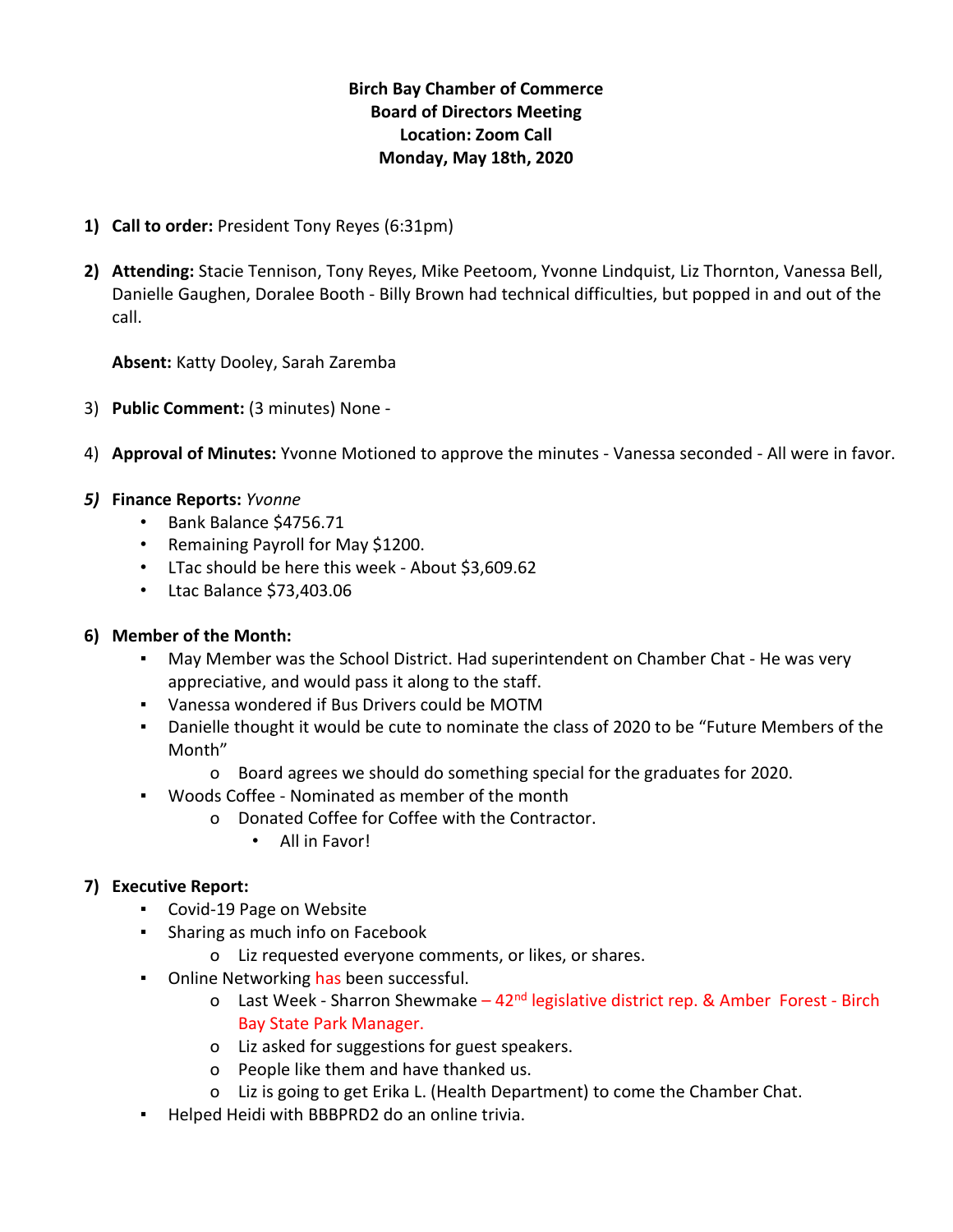- Cleaned outside the VIC
	- o Wanting to get flowers and do that.
- Liz asked to serve on Whatcom County Covid Task Force
	- o Helping businesses with requirements and restrictions.
	- o Liz is a co-leader for our area. Will have regular trainings.
- Erika from Health Department asked if Visitor Centers could be a location for businesses and masks donated.
	- o There was discussion if this was something we should do.
	- o When Liz has more details she will send them out.
	- o Masks would be provided by the Health Department.

## **8) 4th of July:**

- Doralee will be attending a call this Wednesday 12:00pm regarding Birch Bay Fourth of July Fireworks.
	- o Lots of requests have been coming into the Visitor Center Employees.
	- o Purpose of the call is how to control the chaos.
- Doralee asked for the input of the board.
- Mike thinks 5-10K people is a "light" number for the event this year due to "First Amendment Folks "going BIG"
- Chamber doesn't advertise it, but we do organize the cleanup the next day.
	- o Should we organize a cleanup this year, what does that look like?
		- Hazmat Suits???
- Doralee will send us a communication after the call.
- The Board didn't want to have much to do with it, as it isn't our event, but we want to emphasize people who come to Birch Bay to RESPECT the Bay!
- Doralee to work with BBWARM & Erika L. regarding what the clean-up will look like.

## **9) Summer Events:**

- Virtual Sand Sculpture Event
- Build a sculpture, take a picture, submit a photo!
	- o Through the Month of July
	- o Start Promoting it NOW
	- o Need to get some prizes
		- Judging Peoples Choice Via Social Media
		- Committee Vanessa Bell & Doralee

## **10) Website Direction:**

- Should we put out a formal statement regarding what we are doing for the summer?
- Everyone has many personal opinions on this.
	- o This went nowhere.

## **11) Summer Visitor Center Plan:**

- Liz still isn't sure when we can open it up. Hopefully Phase 2.
- Hours will probably stay pretty small.
	- o Kids are still home and childcare is an issue.
- Visitors are still calling and wanting to visit.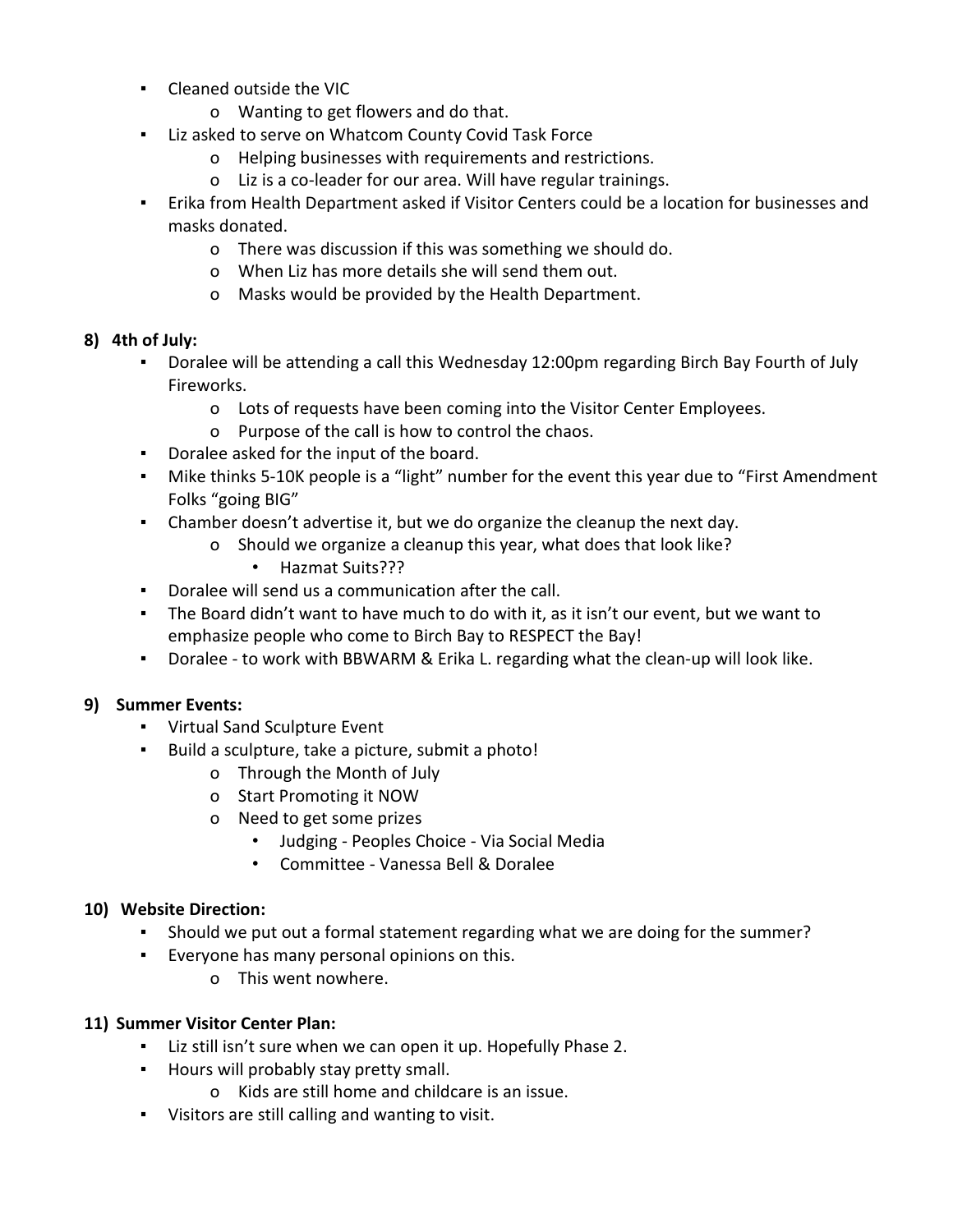- o Resorts are opening at the end of the May.
- o Tourists won't have anywhere to go, besides the beach.

#### **12) Chamber Covid-19 Policy:**

- Tony very concerned why we needed to have this.
- In the last meeting the Board of Directors asked for a formal statement.
- Doralee wrote it. As she was asked to write it.
	- o The importance of NOT sharing your PERSONAL opinions when you are REPRESENTING the BIRCH BAY CHAMBER OF COMMERCE.
	- o Employees want to have a clear direct message from the board of directors.
- Our Policy needs to be united and in-line with Whatcom County's Policy.
	- o BBCC has the Duty of Care, Loyalty and Obedience.
- We might even have enough votes for this to pass without any further discussion on the topic. • YES VOTES: Vanessa, Katty, Stacie, Billy & Doralee
- **EXECT After discussion about everyone's "personal opinions". It was again stressed that Doralee was** asked to draft a policy, and we need to clarify what we tell our membership. We need to stand aligned with Unified Command. We cannot go against that.
	- o We are responsible to be leaders.
	- o

## **13) Class of 2020:**

- Mike is "working on something"
	- o Working on getting the kids a graduation, parade.
- Include graduates in our newsletter
- Mike: City of Blaine 25K bid to but up signs for each kid.
	- o 12.5K from City.
	- o School will do 11K
		- Asked if we could do something.
		- Liz worried that it wouldn't be something that would be reimbursable.
- Billy asked Mike to make a motion regarding what he wanted.
	- o Yvonne made a motion that the BBCC donate some \$\$ for the signage for the class of 2020.
		- We could use it as "ADVERTISING"
		- Walk up middle of town Graduation.
		- or a Parade…
		- Mike working with Superintendent & Mike from Blaine City.
	- o With everyone staying home, who is going into Blaine? Can we do the Birch Bay kids in Birch Bay?
- Board needs more information to be able to vote on this.
- Doralee wants to do a BIRCH BAY Graduate Parade, or something for the kids.

#### **14) New Business:**

- Need to get our Welcome to Birch Bay Sign back up.
- Need to get ready for the next phase of reopening.
	- o Billy stressed we need a PLAN.